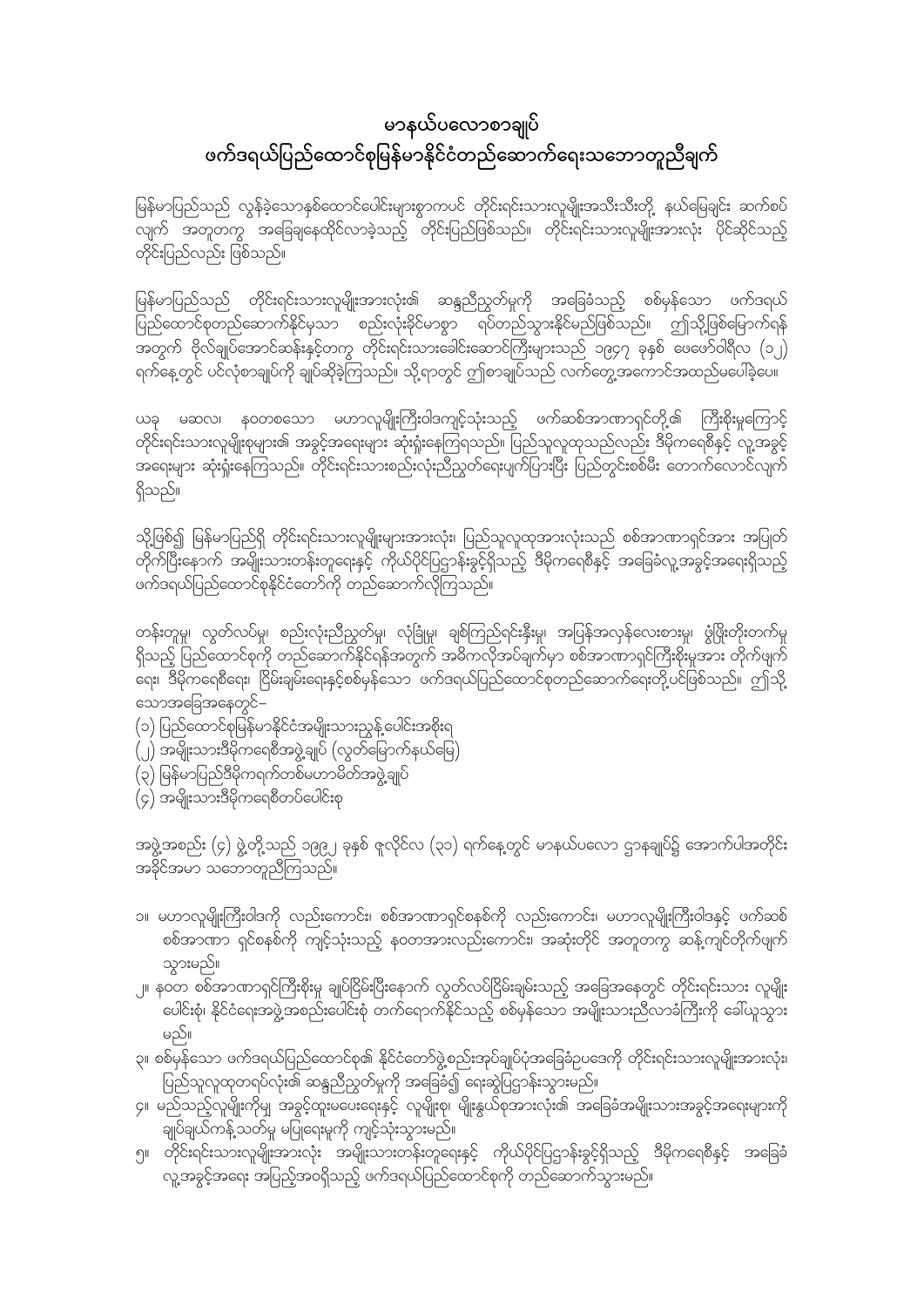၁၃၅၄ခု၊ ဝါခေါင်လဆန်း (၁) ရက် ၁၉၉၂ ခုနှစ်၊ ဇူလိုင်လ<sup>ုံ</sup>(၃၁) ရက်။

နိုင်ရွှေကျင် PBS အမျိုးသားဒီမိုကရေစီတပ်ပေါင်းစု

စောဘိုမြ 5885

င်က<br>မြန်မာပြည်ဒီမိုကရက်တစ်မဟာမိတ်အဖွဲ့ချုပ်

ဦးတင်အောင် အတွင်းရေးမျုး အမျိုးသားဒီမိုကရေစီအဖွဲ့ချုပ် (လွတ်မြောက်နယ်မြေ)

ဒေါက်တာစိန်ဝင်း ဝန်ကြီးချုပ် အမျိုးသားညွန့်ပေါင်းအစိုးရ

- (စ) မဟာလူမျိုးကြီးဝါဒနှင့် ဖက်ဆစ်အာဏာရှင်စနစ် ပြန်လည်၍ ပေါ်ပေါက်မလာနိုင်ရေး စသည့်အချက်များကို ပြည်ထောင်စု ဖွဲ့စည်းရေးတွင် ကျင့်သုံးသွားမည်။
- တွင် တည်ရှိရေး၊ (င) ပြည်ထောင်စု၏ အချုပ်အခြာအာဏာဖြစ်သော ဥပဒေပြုအာဏာ၊ တရားစီရင်မှုအာဏာနှင့် အုပ်ချုပ်ရေး အာဏာသုံးရပ်ကို အပြန်အလှန်ထိန်းညှိစနစ်ဖြင့် ထားရှိပြီး လွတ်လပ်သည့် တရားစီရင်မှုစနစ်ကို ကျင့်သုံးရေး၊
- ဟူ၍ လွှတ်တော်နှစ်ရပ်ထားရှိရေး၊ (ဃ) ပြည်ထောင်စုနှင့်ပြည်နယ်များ၏ တပ်မတော်များကို လူမျိုးပေါင်းစုံ ပြည်သူလူထု၏ ကွပ်ကွဲမှုအာဏာအောက်
- ကျင့်သုံးပိုင်ခွင့်ရှိရေး၊ (ဂ) ပြည်ထောင်စုတွင် အမျိုးသားလွှတ်တော် (အထက်လွှတ်တော်) နှင့် ပြည်သူ့လွှတ်တော် (အောက်လွှတ်တော်)
- ပြည်နယ်ပေါင်းစု ပြည်ထောင်စုဖြစ်ရေး၊ (ခ) ပြည်နယ်များမှ ပြည်ထောင်စုသို့ လွှဲအပ်ထားသော အာဏာများမှအပ ကျန်သော အာဏာများကို ပြည်နယ် မြောက်<br>များတွင်ထားရှိ၍ ပြည်နယ်အသီးသီးတွင်လည်း ဥပဒေပြုအာဏာ၊အုပ်ချုပ်မှုအာဏာ၊ တရားစီရင်မှုအာဏာများ
- ထိုသို့တည်ဆောက်ရာတွင် (က) ကချင်၊ကရင်၊ ကရင်နီ၊ချင်း၊ဗမာ၊မွန်၊ရခိုင်၊ရှိမ်းစသည့် ပြည်နယ်များဖြင့် စုပေါင်းဖွဲ့စည်းထားသည့် အမျိုးသား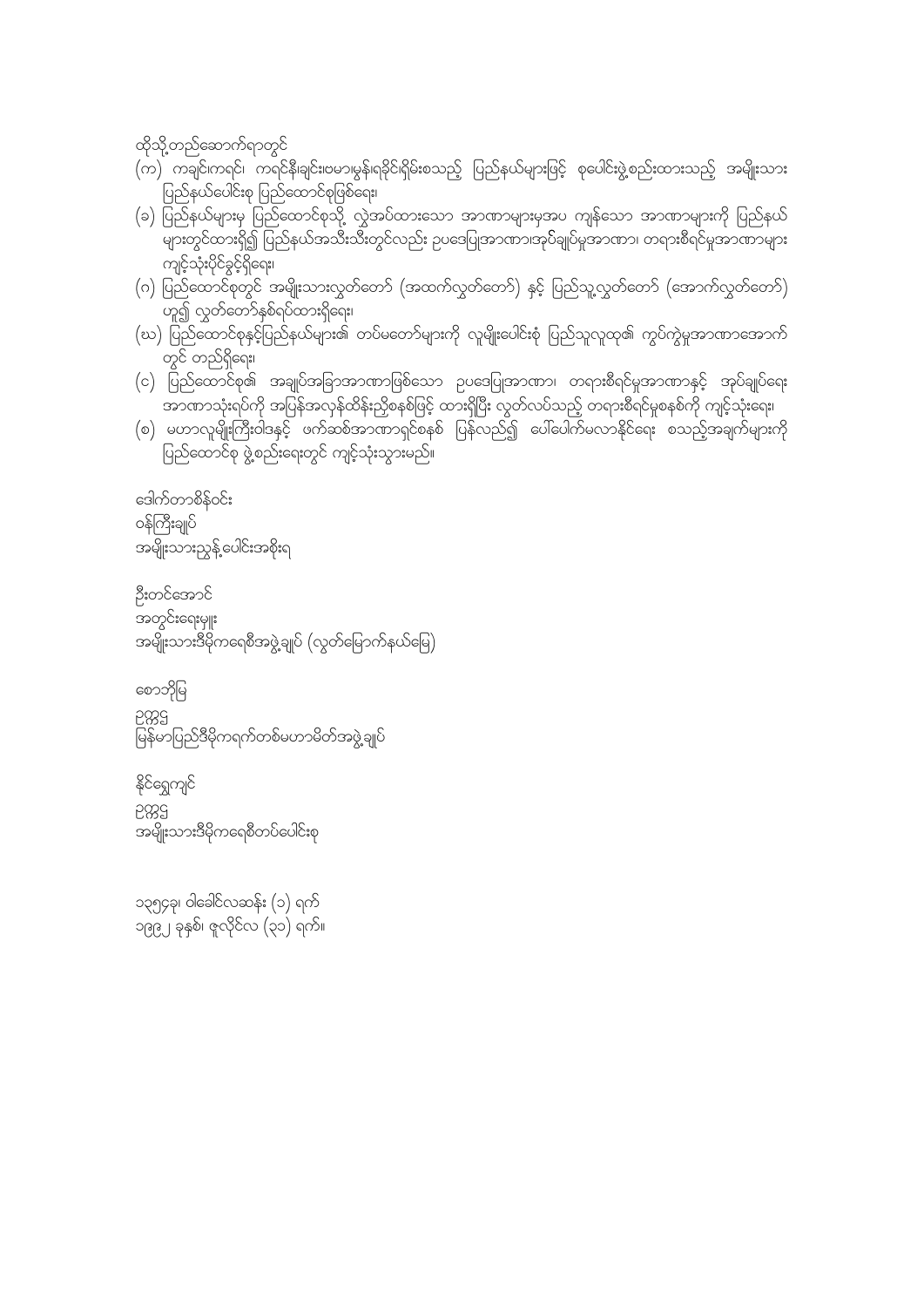## **Manerplaw Agreement to Establish a Federal Union of Burma 31 July 1992**

Burma is a country where indigenous nationalities have lived together in adjacent territories for the last several millenia. It belongs to all indigenous nationalities.

Only when a true Federal structure is established based on the desires and aspirations of all the indigenous nationalities will Burma stand united and stable. With this intention, General Aung San and indigenous leaders signed the Pang Long Agreement on February 12, 1949. But that agreement was never enacted in practice.

Currently because of the chauvinistic behavior of the fascist military dictatorship of the Burma Socialist Programme Party (BSPP) and the State Law and Restoration Council (SLORC), the indigenous nationalities are deprived of their ethnic rights. Democracy and basic Human Rights of the people are also abused. National unity has been destroyed and civil war is going on unabated.

Thus, indigenous nationalities and all the peoples must topple the military dictatorship and set up a true Federal Union where equality, right of self-determination, democracy and basic Human Rights are guaranteed.

To attain equality, freedom, unity, security, fraternity, trust and development in the Federal Union, the main tasks which are necessary are to topple the SLORC military dictatorship and to establish democracy, peace and true Federal Union. To achieve these aims, the:

- 1. National Coalition Government of the Union of Burma (NCGUB)
- 2. National League for Democracy, Liberated Area (NLD-LA)
- 3. Democratic Alliance of Burma (DAB), and
- 4. National Democratic Front (NDF)

have resolutely agreed to the following at Manerplaw on July 31, 1992.

- 1. We will struggle together to end Chauvinism and the fascist military dictatorship of the SLORC.
- 2. After ending the SLORC military dictatorship and when freedom and peace are attained, a true national convention involving all indigenous nationalities and all political parties will be convened.
- 3. We will draw up a true Federal Union constitution in accordance with the desires of indigenous nationalities and all peoples.
- 4. We will follow the principles that no nationality shall have special privileges and no restrictions will be imposed on the basic rights of any nationality or minority in the Union.
- 5. We will build a Federal Union where all indigenous nationalities enjoy equality, rights of selfdetermination, democracy and basic Human Rights to the fullest extent. In doing so:
- a. The Kachin, Karen, Chin, Mon, Burman, Arakan, Shan poeples, etc. will have National States.incorporated in a Federal Union of States.
- b. The National States will assign certain power to the Federal Union and the remaining powers will be exercised by the National States including legislative, administrative and judicial powers.
- c. The Federal Union will consist of two houses of Parliament: The National Assembly (Upper House) and The People's Assembly (Lower House).
- d. In accordance with the principle of civilian supremacy over the military the Federal Union and State armies will be put under the direct supervision of the Elected Governments.
- e. The legislative, administrative and judicial branches of the Federal Union Government will be checked and balanced in power, and the judiciary will be independent.
- f. The Constitution will be designed to prevent any re-emergence of Chauvinism and fascist dictatorship in the future.